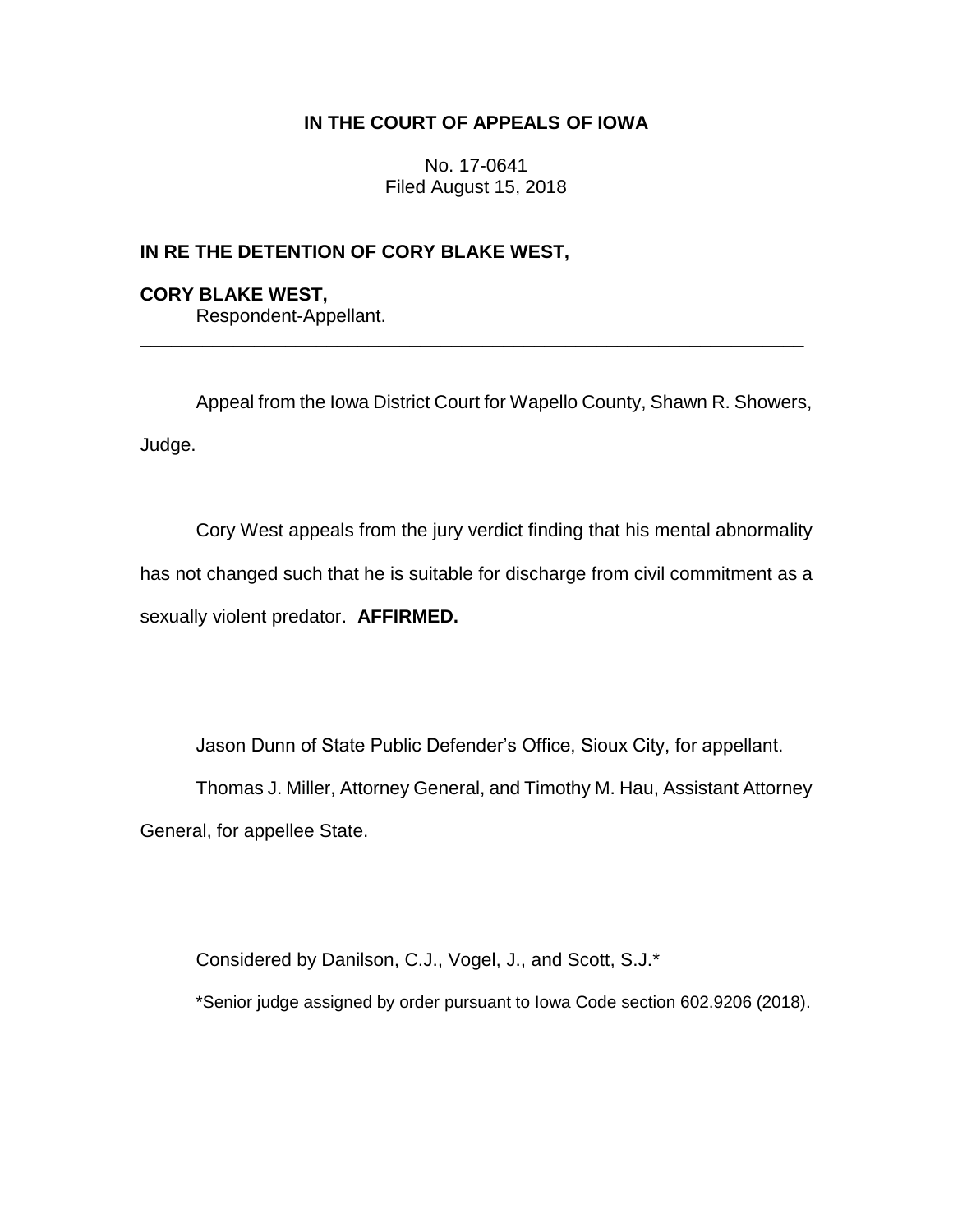#### **DANILSON, Chief Judge.**

 $\overline{a}$ 

Cory West appeals from the jury verdict finding that his mental abnormality has not changed such that he is suitable for discharge from civil commitment as a sexually violent predator. Because there is substantial evidence from which the jury could find West was not suitable for discharge from civil commitment, we affirm.

On September 1, 2011, a jury found West was a sexually violent predator (SVP) as defined by Iowa Code chapter 229A. 1 *In re Det. of West*, No. 11-1545, 2013 WL 988815, at \*1 (Iowa Ct. App. Mar. 13, 2013) (affirming SVP finding). Pursuant to that finding, West was confined at the Civil Commitment Unit for Sex Offenders (CCUSO).

West progressed through the CCUSO programming and moved to transitional release in 2013,<sup>2</sup> working at a food processing plant. In the summer of 2014, West was harassed at work. Several days later, he cut off his ankle monitor, purchased a plane ticket, and flew to Oklahoma. Once there, he checked

<sup>&</sup>lt;sup>1</sup> lowa's civil commitment statute defines a SVP as a person who has been convicted of or charged with a sexually violent offense and suffers from a "mental abnormality" that makes the person "likely to engage in predatory acts of sexual violence" if not confined in a secure facility. Iowa Code § 229A.2(5) (2015) (defining "likely to engage in predatory acts of sexual violence"), (12) (defining "sexually violent predator"). The statute defines a "mental abnormality" as "a congenital or acquired condition affecting the emotional or volitional capacity of a person and predisposing that person to commit sexually violent offenses to a degree which would constitute a menace to the health and safety of others." *Id.* § 229A.2(6).

<sup>&</sup>lt;sup>2</sup> "Transitional release is a treatment phase in which the committed person 'is gradually given increasing opportunities to live in less restrictive settings. The patient is monitored closely, assessed clinically, and provided support as the patient takes on increasing responsibility for the patient's own care.'" *Taft v. Iowa Dist. Ct. ex rel Linn Cty.*, 828 N.W.2d 309, 322 (Iowa 2013) (citation omitted).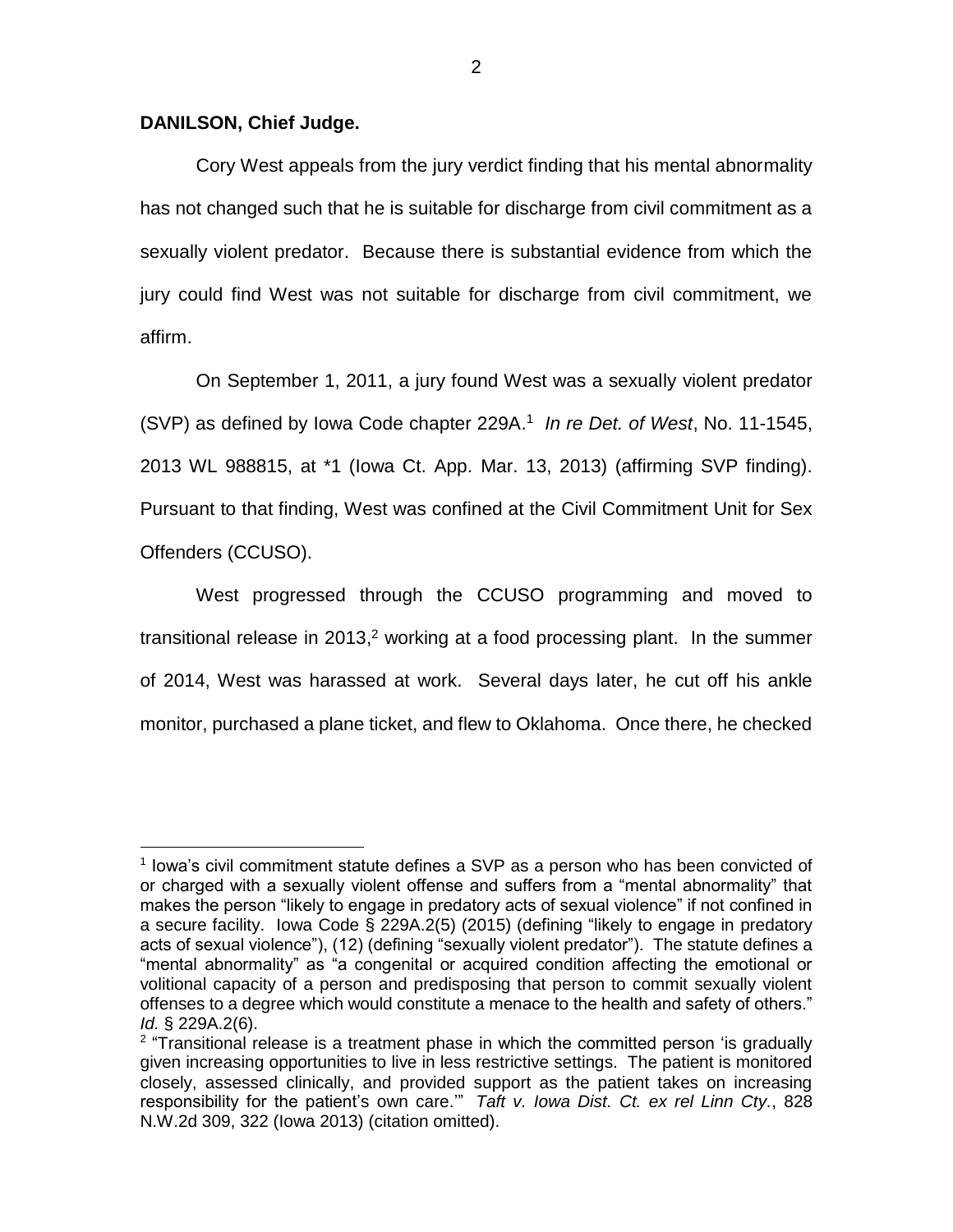into a hotel. He registered as a sex offender and was arrested four days later.

Upon his return to Iowa, West restarted the CCUSO programming.

In July 2016, West was identified as a person who might benefit from counseling with a trauma group conducted by psychologist, Dr. Jane Daniel. During group counseling, West reported he was having night terrors related to the

2014 harassment:

What he reported to me was that . . . in 2014 in the summer, . . . he was assaulted in his place of employment by a coworker, slash, supervisor type person. And the person attempted or threatened sexual assault in the shower, and then threatened physical assault with a knife immediately following that.

In August, West also began individual counseling with Dr. Daniel, with whom he

met eighteen times over the next several months.

At the CCUSO, West reached Phase IV, Level 5, the highest level of

privileges prior to transitional release. He has remained at that level for eighteen

months and seeks discharge.

On December 5, 2016, an annual-review hearing was held. $3$  The district

court "acknowledged [receipt of] the November 28th annual report of Dr. Richard

B. Krueger, which counsel agree is relevant and reliable evidence to rebut the

 $\overline{a}$ 

<sup>&</sup>lt;sup>3</sup> At an annual review,

The burden is on the committed person to prove by a preponderance of the evidence that there is relevant and reliable evidence to rebut the presumption of continued commitment, which would lead a reasonable person to believe a final hearing, should be held to determine either of the following:

<sup>(</sup>a) The mental abnormality of the committed person has so changed that the person is not likely to engage in predatory acts constituting sexually violent offenses if discharged.

<sup>(</sup>b) The committed person is suitable for placement in a transitional release program pursuant to section 229A.8A.

Iowa Code § 229A.8(5)(e)(1). *See Taft*, 828 N.W.2d at 318 (discussing burden under recently amended provision).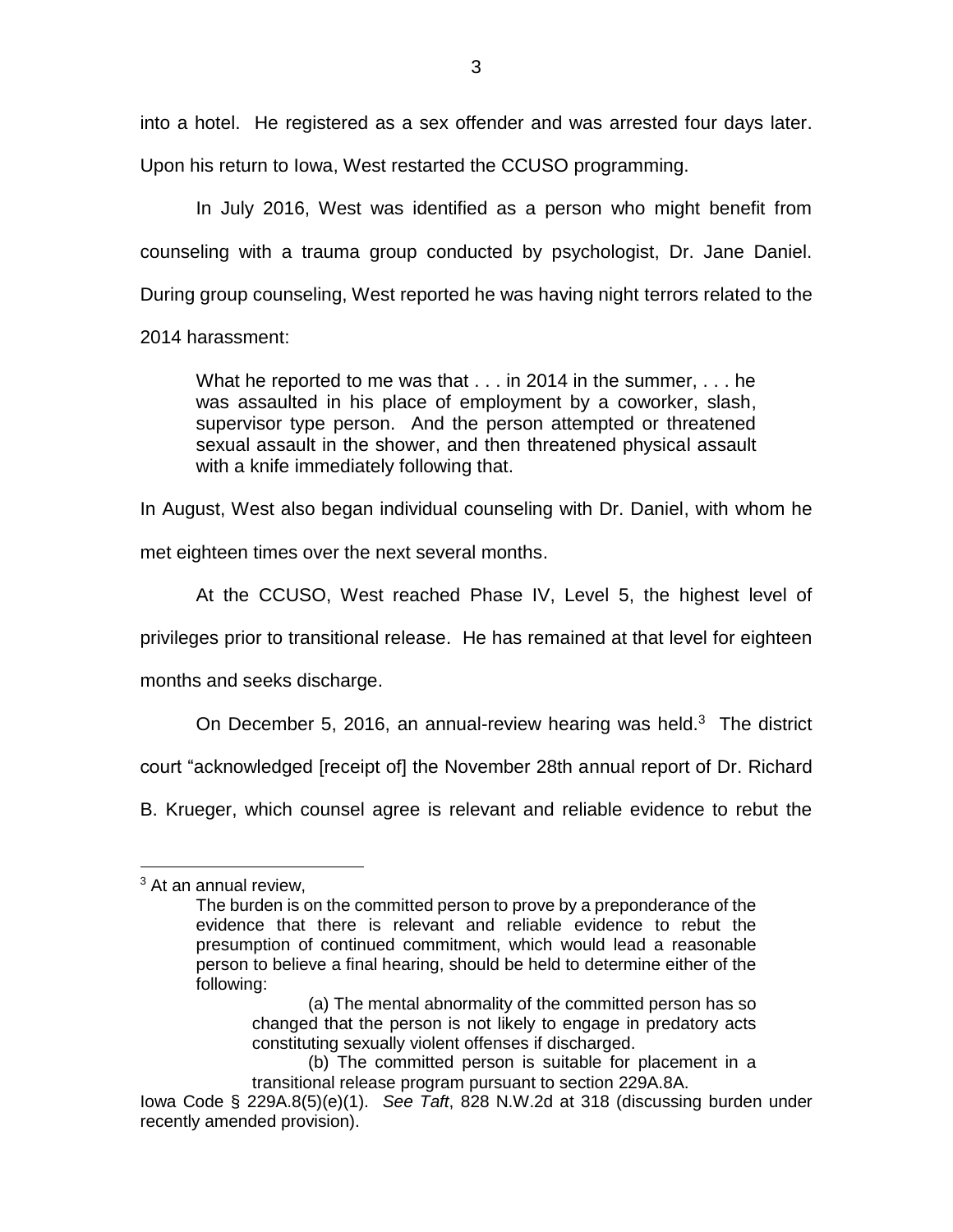presumption of continued commitment such that it would lead a reasonable person to believe a final hearing should be held." The district court scheduled a final hearing on West's request for discharge.

A jury trial was held on March 21-23, 2017. Dr. Anna Salter, the State's expert witness, testified she believed West continued to suffer from a mental abnormality that made him more likely than not to engage in another sexually predatory act. Dr. Salter consulted West's permanent file, his CCUSO notes, and his records. She also interviewed him and scored him with the Static-99R actuarial instrument. Dr. Salter stated West was diagnosed with a paraphilic disorder not otherwise specified (NOS), arousal to non-consenting partners. In Dr. Salter's interview with West, West acknowledged a past practice of "taking advantage of women" and "choosing to have nonconsensual sex." He acknowledged deriving enjoyment from "being able to manipulate [women] into something I wanted them to do, which was still nonconsensual." Dr. Salter found these statements were consistent with his prior diagnosis of paraphilia NOS—non-consent.

Dr. Salter opined West remained more likely than not to commit another sexual offense if released. Dr. Salter scored West a four on the Static-99R. Using "high risk" actuarial norms, she found West was a member of a group of which 27.3 percent were caught for a new offense within the first ten years of release, or almost twice as likely to reoffend and be caught as the average sex offender. She testified that though the Static-99R was a valuable and widely-used tool, it was incomplete as it only provided a statistical likelihood of re-offense and *arrest*.She noted rapes and sexual assaults are underreported. Moreover, Dr. Salter observed the Static-99R provides statistical analysis for five and ten-year sample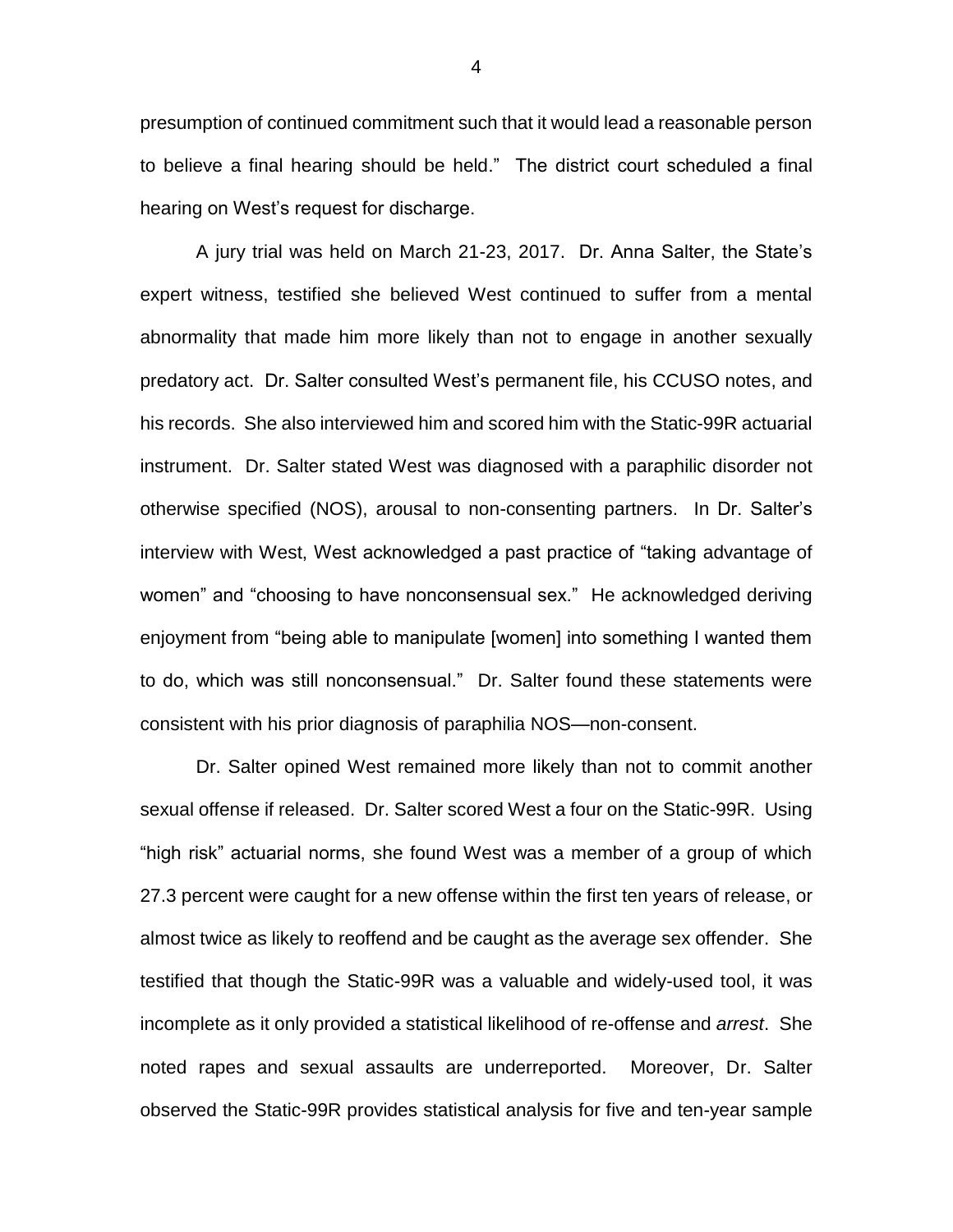sizes and does not assess an individual's lifetime chances for offense as Iowa Code section 229A.2(5) inquires. In addition, because the Static-99R examines "static" factors of an individual's makeup, the instrument does not examine "dynamic" factors such as changes in an individual through therapy and conditioning. Thus, Dr. Salter also evaluated a number of dynamic factors to assess West's likelihood of re-offense—including sexualized violence, manipulation, grievance and hostility, a lack of emotionally intimate relationships, a lack of concern for others, poor problem solving, and dysfunctional coping—all of which indicated to Dr. Salter that West was more likely than not to commit further acts of sexual violence.

Dr. Salter also noted recent incidents suggested West's preoccupation with manipulation continued. In mid-2015, West had reached out to the Centers Against Abuse and Sexual Assault (CAASA) requesting services and materials for dealing with trauma following his harassment at the food plant. Within the year prior to trial, West repeatedly contacted a woman who worked with the CAASA. Although the woman stated CAASA could not provide direct services to West, Aaron Blood (West's therapist) did request materials on West's behalf. Thereafter, West personally requested additional materials intended for male victims from the woman at CAASA. He made multiple telephone calls a week to her, left voicemails, and sent thank you cards. He proposed that she come to CCUSO to give a presentation on CAASA's services, remarking that he was "on the CCUSO committee and they would like to highlight CAASA's agency in order to give back." In pursuing the visit, West commented that some sexual abusers were themselves victimized at one time or another. The woman was unclear what sort of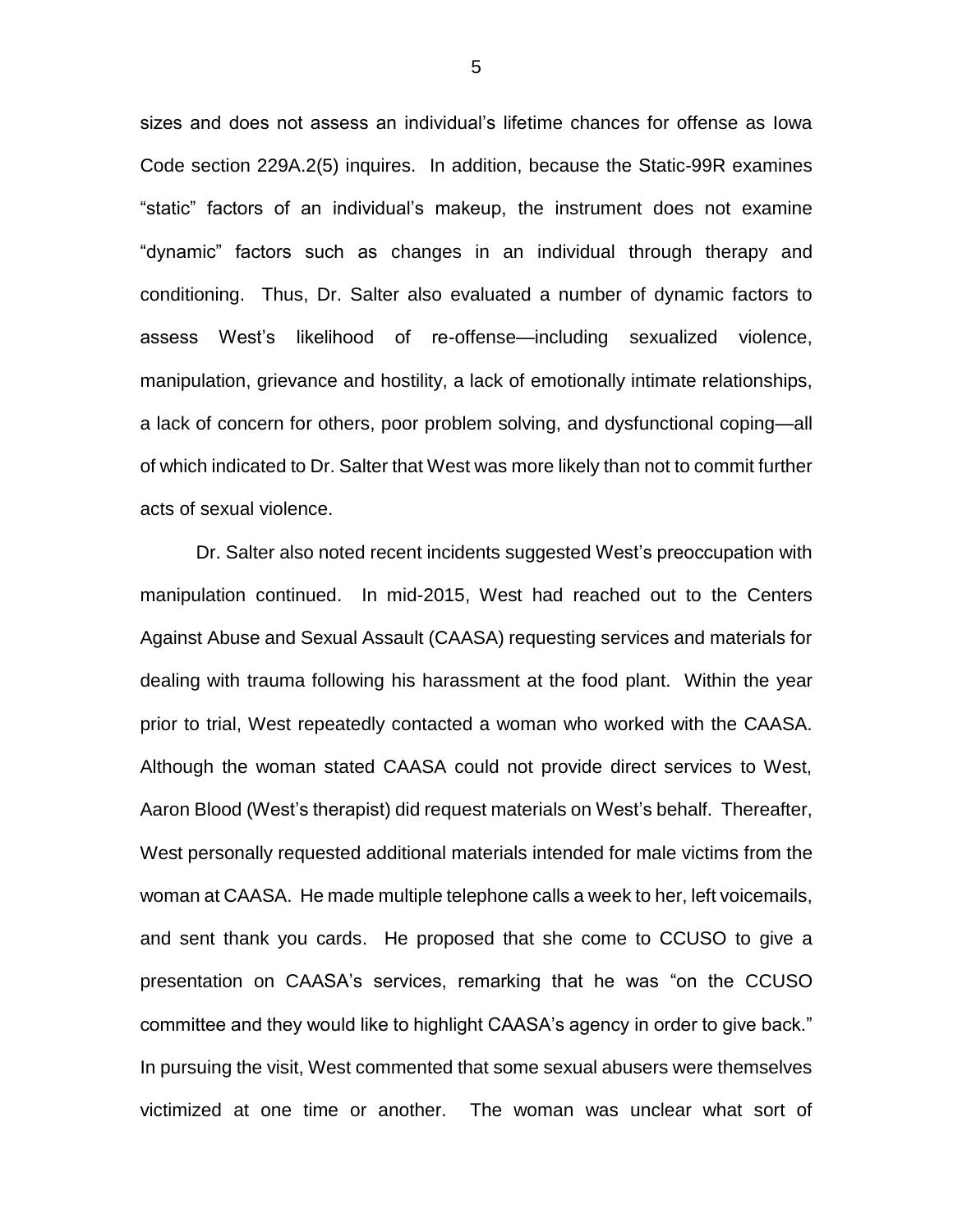presentation West was seeking, and indicated that even if she were to make a presentation, she would need to bring someone along. The next day she received a thank-you card from West and a visitation application for the proposed presentation. The card read, "[Blood] asked me to send this to you and that he also provided an additional form for another person to come." The woman telephoned Blood about excessive contacts from West. Blood informed her he had not requested a presentation; rather, West had informed Blood that CAASA wanted to come to CCUSO and speak to the inmates about their services. Blood asked the woman to write a letter, which she did. West was told not to contact her again. Dr. Salter also observed that a person identifying herself as a realtor had called CCUSO and asked that West not be allowed to call her anymore. CCUSO personnel had not kept a good record of this contact and the call could not be confirmed.

West testified about his ten months in transitional release. He acknowledged developing and maintaining a relationship with a woman during that time despite being told by his treatment team to no longer have any contact with her. He testified about his coworker who harassed him, assaulted him in the shower, threatened to rape him, and pulled a knife on him. West stated he did not report the threat or the knife incident at work but gave a CCUSO program supervisor "a brief overview" of what had occurred, and West was told, "Well, just deal with it then." West absconded about a week later. He purchased a plane ticket on Saturday. On Sunday, West lied about having to work and left CCUSO, cut off his GPS tracking unit, drove his car to work, where he was met by a cab he had ordered, and was taken to the airport. When he arrived in Oklahoma, he called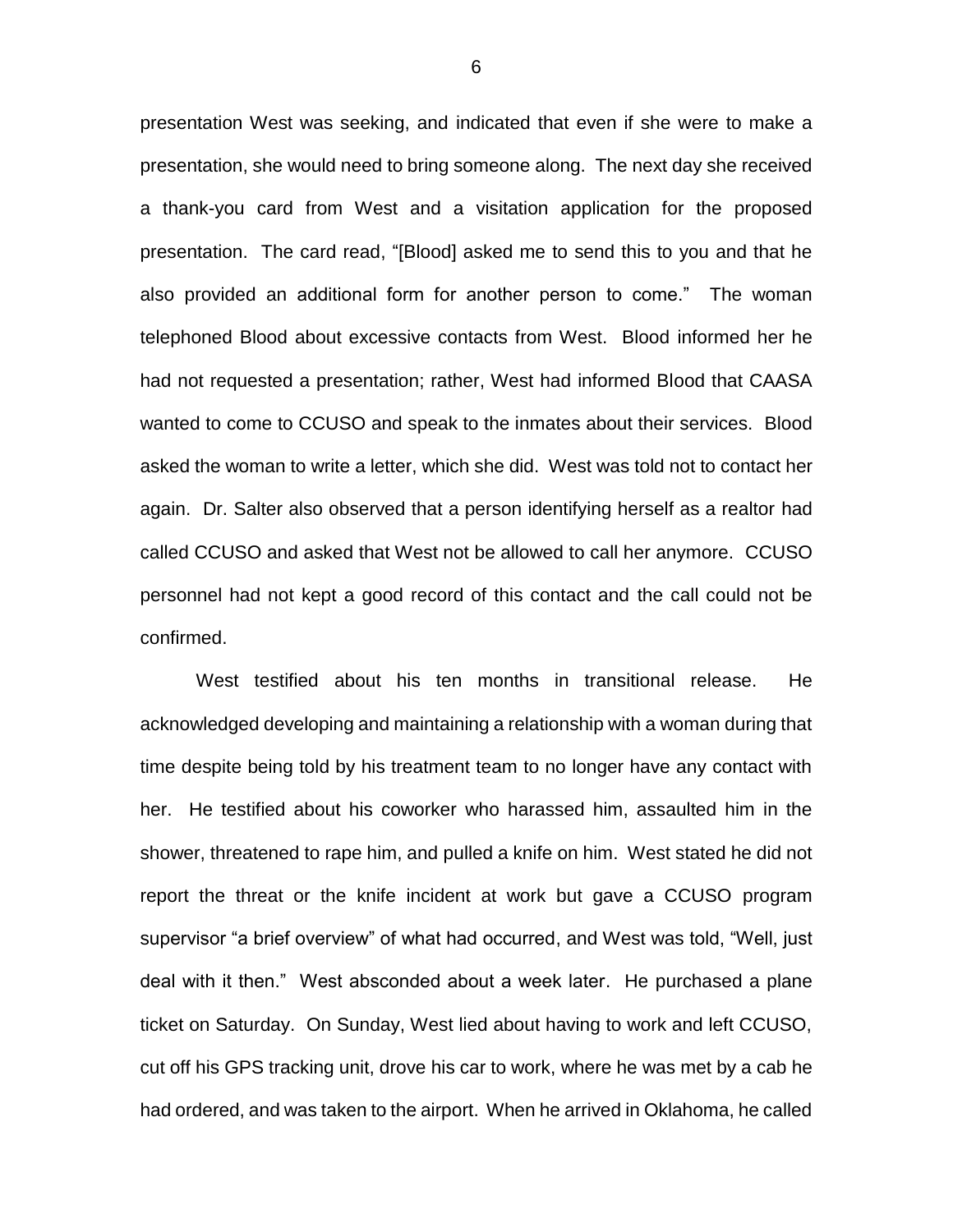an Iowa police department (which was neither in the county where he worked or where CCUSO was) and reported "what had happened to me." West described his treatment plan upon his return to CCUSO programming. He discussed the "dynamic risk factors" (or "things that you can actually change") he was working on explaining, "I've been looking at in the last year and a half, two years, is being able to redevelop a lot of the structure that I didn't have whenever I was offending and being able to manage that structure on a day-to-day basis."

Dr. Kreuger testified for West. He first opined that West did not suffer from a mental abnormality, and instead only made a diagnosis of "alcohol abuse in sustained remission in a controlled environment." In Dr. Kreuger's view, a diagnosis of paraphilia NOS, non-consent, would require the individual to engage in multiple physically coercive rapes, equating the requisite conduct with sexual sadism. Based upon this definition, Dr. Kreuger found West "did not fit that criteria." He noted West had "a sort of unusual, screwy way of, sort of, trying to meet women, meet individuals, but the essence of the matter where one is forcing or coercing somebody was not present basically, so I don't think that he meets the criteria" of paraphilia NOS, non-consent. Dr. Krueger also stated that he believed West's chances of re-offense were "remote." While he, too, scored West a four on the Static-99R, he relied upon the "regular" norming tables, rather than the "high risk" tables Dr. Salter used. Nor did Dr. Kreuger consult the updated coding rules released in 2016. He also ran West through a battery of other assessment instruments, some of which were outdated and not recommended in current practice. Dr. Krueger opined West was not more likely than not to commit future acts of predatory violence.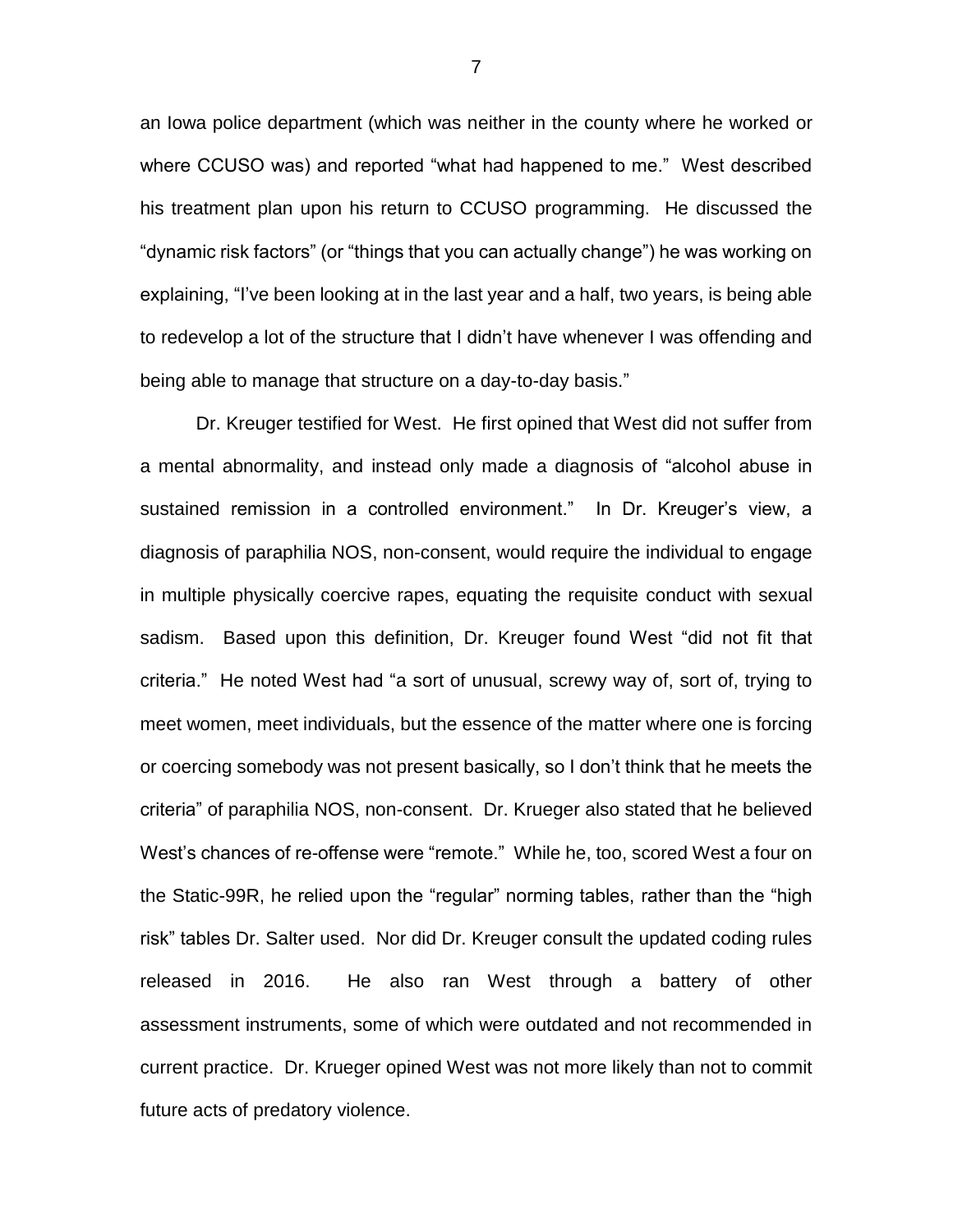The jury was instructed as follows:

## Instruction No. 9

In order to prove [West] is not suitable for discharge from civil commitment, the State must prove that [West]'s mental abnormality remains such that he is likely to engage in predatory acts that constitute sexually violent offenses if he is discharged.

## Instruction No. 10

As used in these Instructions, the term "mental abnormality" means a congenital or acquired condition affecting the emotional or volitional capacity and predisposing the person to commit sexually violent offenses to a degree that causes the person serious difficulty in controlling his behavior.

You are instructed that at the time of his commitment in 2011, [West] was determined to be suffering from at least one mental abnormality.

## Instruction No. 11

As used in these Instructions, the term "predatory acts" means engagement or dealings with another person which is primarily aimed at victimizing the person in a sexual manner.

#### Instruction No. 12

As used in these Instructions, the term "likely to engage in predatory acts constituting sexually violent offenses" means that the person more likely than not will engage in acts constituting sexually violent offenses. The word "likely" means that a proposition is more probably true than not.

You are instructed that at the time of [West]'s commitment in 2011, it was determined that he was likely to engage in predatory acts constituting sexually violent offenses if not confined in a secure facility.

The jury returned a verdict finding West's mental abnormality had not

changed such that he is suitable for discharge from civil commitment. The trial

court denied West's motions for directed verdict, judgment notwithstanding the

verdict, and new trial.

West appeals, arguing there is insufficient evidence that he continues to

suffer a mental abnormality and that he is more likely than not to commit future

acts of sexual violence.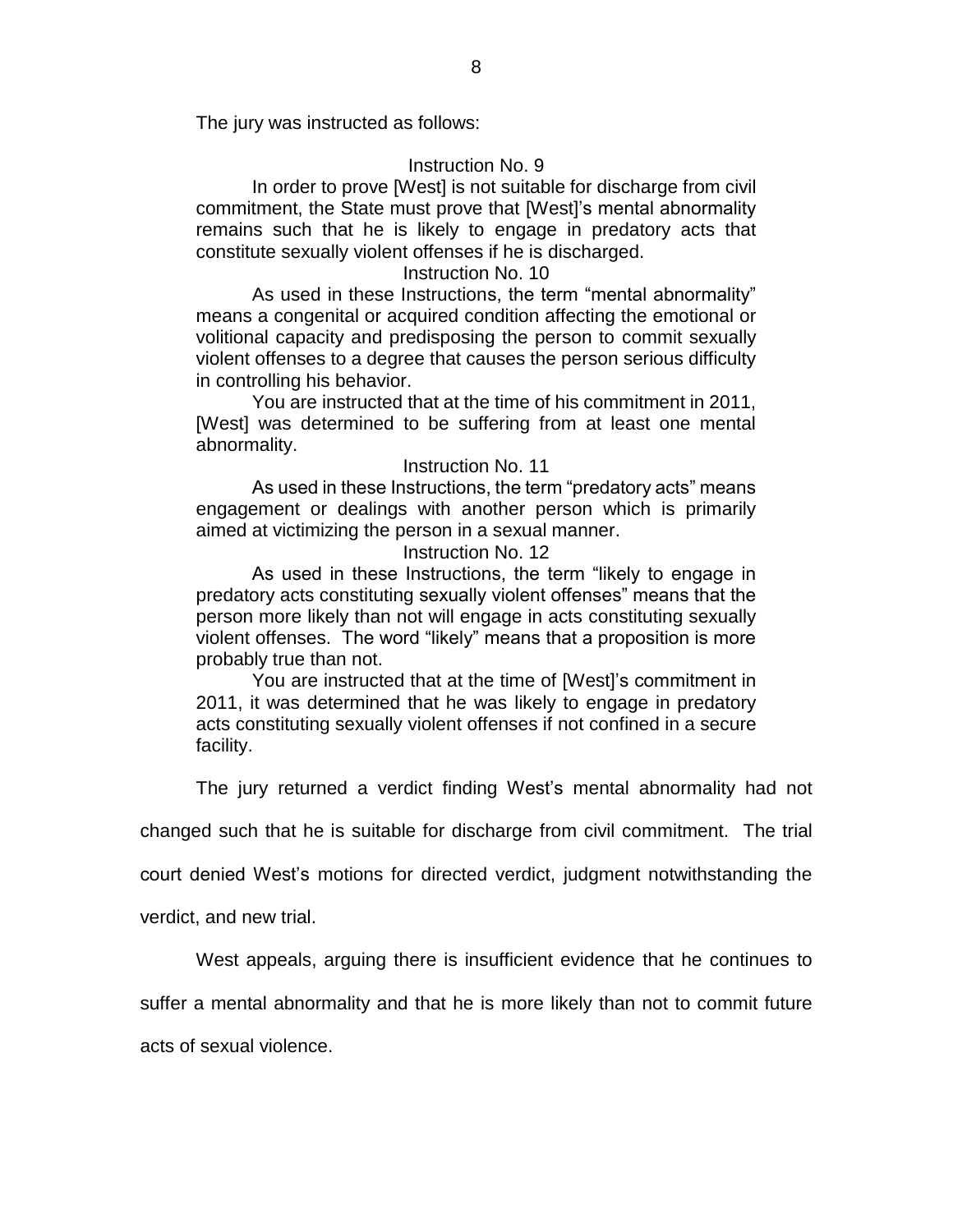We review West's challenge to the sufficiency of the evidence for the correction of errors at law. *See In re Det. of Betsworth*, 711 N.W.2d 280, 286 (Iowa 2006). We will affirm the jury's finding if it is supported by substantial evidence. *See id.* In determining whether substantial evidence supports the finding, we consider the evidence in the light most favorable to the State, including all legitimate inferences and presumptions that may be fairly and reasonably deduced from the record. *See id.* Evidence that raises only suspicion, speculation, or conjecture is insufficient. *See id.*

At a final hearing, it is the State's burden to prove beyond a reasonable doubt "either of the following: (1) The committed person's mental abnormality remains such that the person is likely to engage in predatory acts that constitute sexually violent offenses if discharged. (2) The committed person is not suitable for placement in a transitional release program pursuant to section 229A.8A." 4 Iowa Code § 229A.8(6)(d).

 $\overline{a}$ 

<sup>4</sup> Section 229A.8A(2) provides in part:

A committed person is suitable for placement in the transitional release program if the court finds that all of the following apply:

<sup>(</sup>a) The committed person's mental abnormality is no longer such that the person is a high risk to reoffend.

<sup>(</sup>b) The committed person has achieved and demonstrated significant insights into the person's sex offending cycle.

<sup>(</sup>c) The committed person has accepted responsibility for past behavior and understands the impact sexually violent crimes have upon a victim.

<sup>(</sup>d) A detailed relapse prevention plan has been developed and accepted by the treatment provider which is appropriate for the committed person's mental abnormality and sex offending history.

<sup>(</sup>e) No major discipline reports have been issued for the committed person for a period of six months.

<sup>(</sup>f) The committed person is not likely to escape or attempt to escape custody pursuant to section 229A.5B.

<sup>(</sup>g) The committed person is not likely to engage in predatory acts constituting sexually violent offenses while in the program.